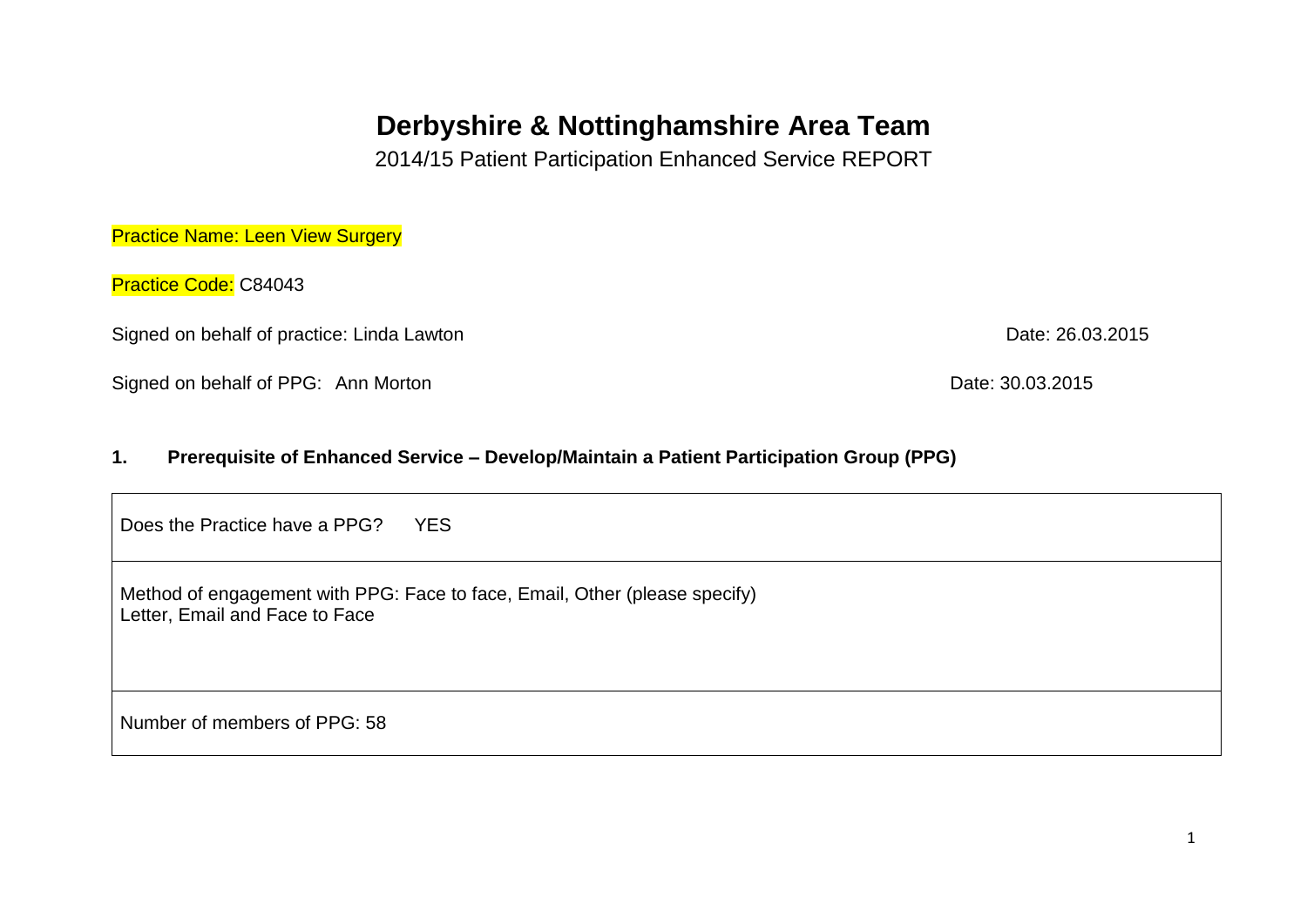## Detail the gender mix of practice population and PPG:

Detail of age mix of practice population and PPG:

| %        | Male          | Female |
|----------|---------------|--------|
| Practice | $A^{\dagger}$ | 53     |
| PPG      | 41            | 59     |
|          |               |        |

| %               | 16 | 7-24<br>⇁ | 25-34  | 35-44  | 45-54   | 55-64          | 65-74    | ີ  |
|-----------------|----|-----------|--------|--------|---------|----------------|----------|----|
| Practice        | 24 | 10        | 14     | $\sim$ | 10<br>◡ | 10             |          |    |
| DD <sub>C</sub> |    |           | q<br>ັ | Я      | 10<br>≂ | $\overline{ }$ | วว<br>აა | 19 |

Detail the ethnic background of your practice population and PRG:

| %          | White          |       |                             |                | Mixed/ multiple ethnic groups |                         |                 |                |
|------------|----------------|-------|-----------------------------|----------------|-------------------------------|-------------------------|-----------------|----------------|
|            | <b>British</b> | Irish | Gypsy or Irish<br>traveller | Other<br>white | White &black<br>Caribbean     | White &black<br>African | White<br>&Asian | Other<br>mixed |
| Practice   | 25             |       |                             |                |                               |                         |                 |                |
| <b>PPG</b> | 85             |       |                             |                |                               |                         |                 |                |

| %          | Asian/Asian British |           |             |         |                | Black/African/Caribbean/Black British |           |                       | Other |              |
|------------|---------------------|-----------|-------------|---------|----------------|---------------------------------------|-----------|-----------------------|-------|--------------|
|            | Indian              | Pakistani | Bangladeshi | Chinese | Other<br>Asian | African                               | Caribbean | Other<br><b>Black</b> | Arab  | Any<br>other |
| Practice   |                     |           |             |         |                |                                       |           |                       |       |              |
| <b>PPG</b> |                     |           |             |         |                |                                       |           |                       |       |              |

Describe steps taken to ensure that the PPG is representative of the practice population in terms of gender, age and ethnic background and other members of the practice population:

We advertise our PPG to make the whole practice population of aware of our PPG and that all are welcome to join. We do this with flyers in the waiting room, through our website, Twitter and Facebook, there is also a television in our waiting area which explains what the PPG does and how to get involved. Existing members of the PPG also attend our surgery on various days throughout the year to try and recruit new members, they do this by talking to patients attending surgery that day. They have tried to recruit younger members by attending surgery on our baby clinic day, they also spent the day with us on our busiest day during the Flu campaign.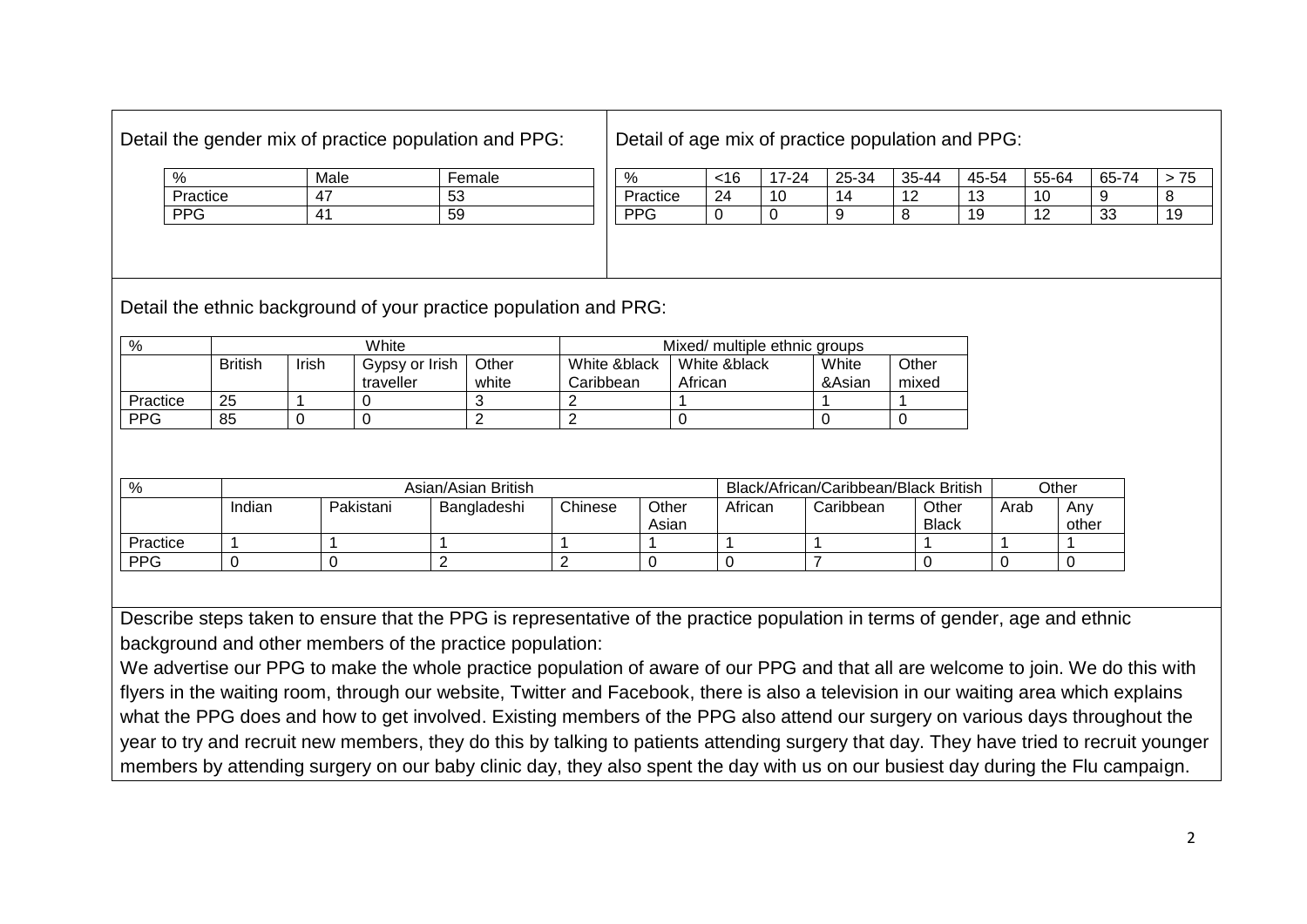Are there any specific characteristics of your practice population which means that other groups should be included in the PPG? e.g. a large student population, significant number of jobseekers, large numbers of nursing homes, or a LGBT community?

## YES

*If you have answered yes, please outline measures taken to include those specific groups and whether those measures were successful:*

We have a fairly large number of nursing homes in our practice population, although nothing has been done yet to engage the residents within the nursing homes, we are planning to send information to them on how to get involved if they wish. This could be done with questionnaires and suggestion cards which could then be relayed back to the surgery and then passed to the PPG for further discussion.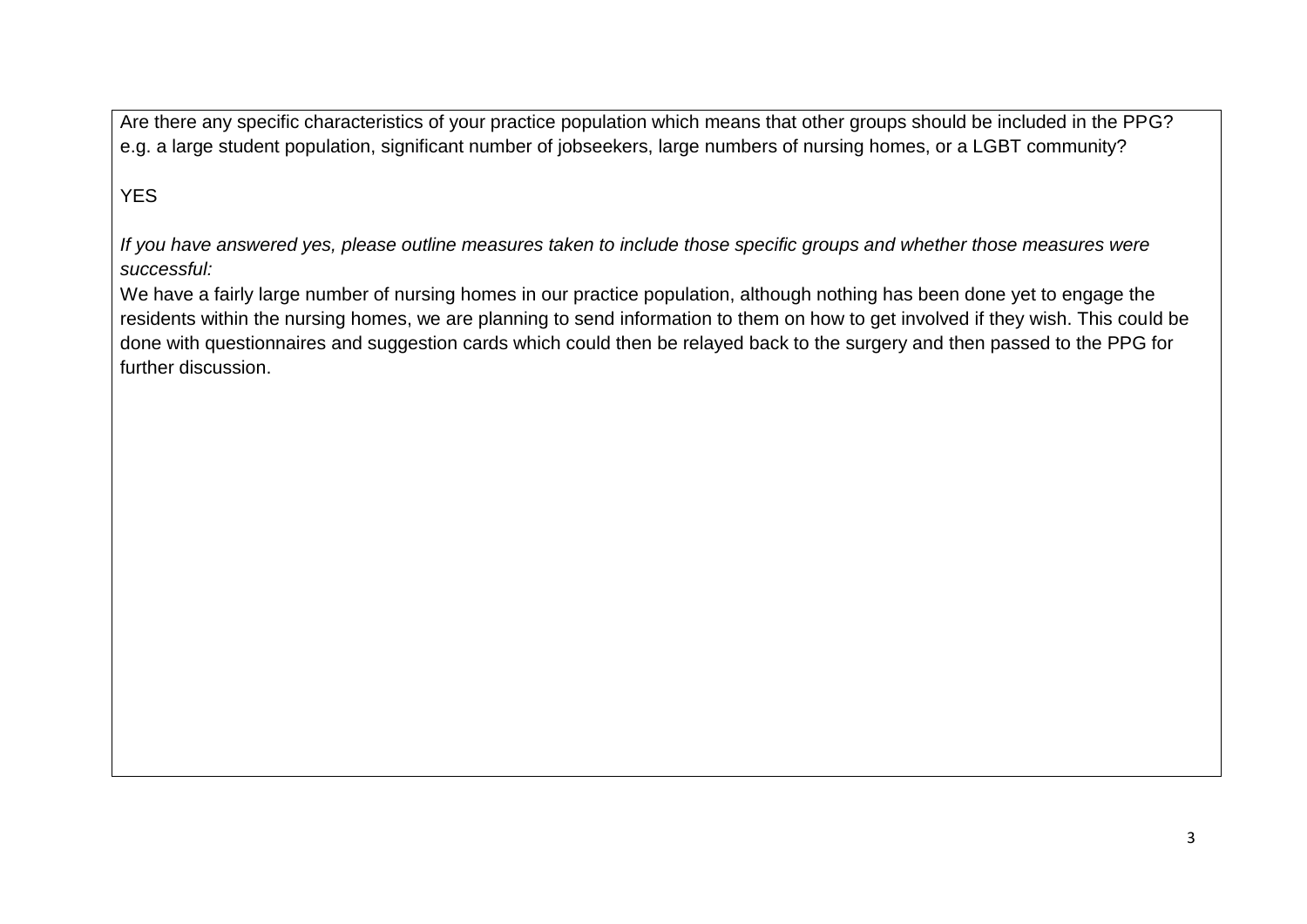## **2. Review of patient feedback**

*Outline the sources of feedback that were reviewed during the year:*

We have a suggestion box in reception – anything that is posted is shown and discussed within the PPG meetings.

Any e-mails received regarding the patients view of the surgery, be it good or bad are also given to the PPG.

We review feedback received from NHS Choices website with the PPG.

The FFT (friends & family test) will be discussed at our next meeting.

Our Doctor 1<sup>st</sup> questionnaire will also be discussed when we receive the report which is to be analysed by the Doctor 1<sup>st</sup> company.

*How frequently were these reviewed with the PRG?*

Feedback is discussed quarterly within the PPG meeting.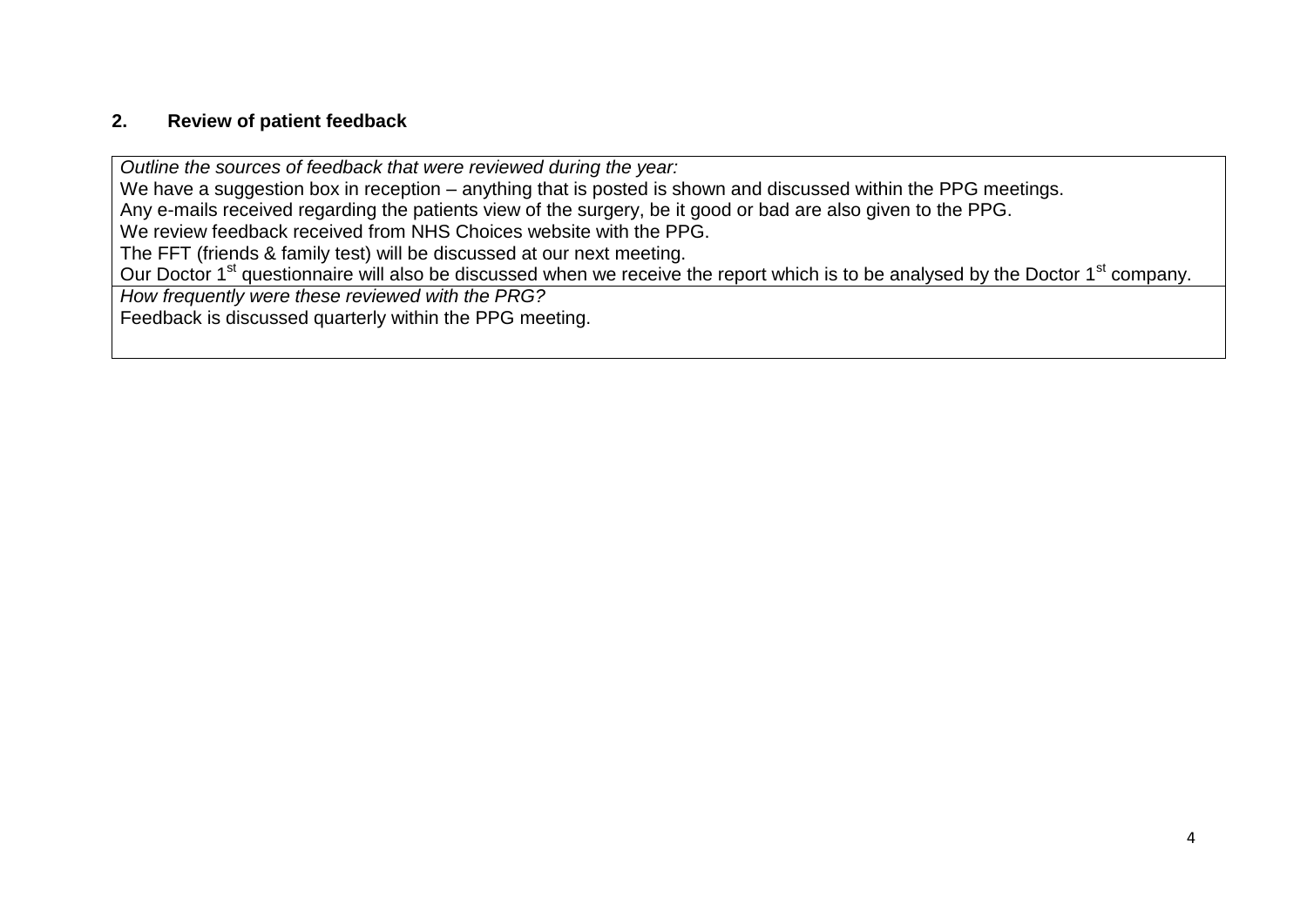## **3. Action plan priority areas and implementation**

#### Priority area 1

*Description of priority area:*

Telephones.

We receive many complaints regarding the telephone from the general practice population and from members of the PPG. These include the telephone not being answered and the telephone system itself.

Our telephone system was run through Patient Partner – an automated service instructing patients to choose options to enable them to book, cancel or check an appointment. If they wanted to speak to a receptionist, they would then be placed in a "loop", this "loop" could carry on for some time and the patient would have no idea how long they would have to wait for their call to be answered, after a certain time the call would then be switched back to the initial automated option message. This sometimes happened at considerable cost to the patient and caused a lot of frustration.

*What actions were taken to address the priority?*

After discussion among staff members and at the PPG meeting it was decided that Patient Partner would be removed and that our incoming telephone lines would be reduced to three. This would mean that when patients called it would go straight to an engaged tone if we were busy, this way the patient would know that the phone would not be answered and to try again later, this was done in the hope to cut down on frustration and costs.

*Result of actions and impact on patients and carers:*

This was only a recent change and our plan is to develop a short survey to find out which system our patients preferred. The results of this survey will then be discussed with staff and the PPG and systems will then be modified if necessary.

*How were these actions publicised?*

The change of phone system was publicised on our website and by explaining directly to the patient either face to face or over the telephone.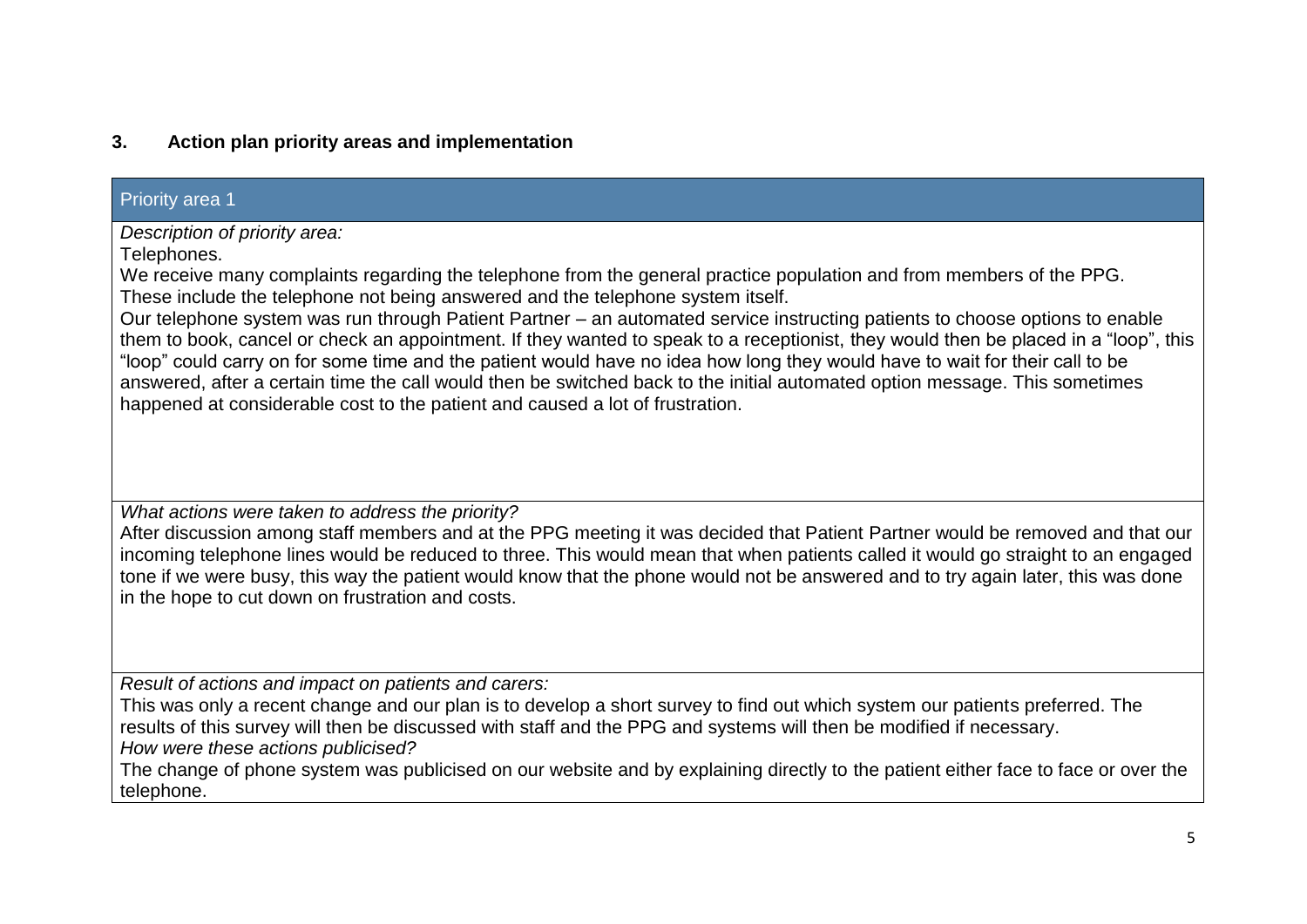#### Priority area 2

*Description of priority area:*

GP Appointments.

Frustration and concern among our practice population and the PPG about the shortage of appointments. This has been a concern for some time and regularly discussed at length within the PPG meetings.

*What actions were taken to address the priority?*

The practice strives to meet the demands of the patients, various changes have been made to try and deal with this whilst balancing the needs of the patient and the practice.

In June 2014 we adopted a new way of handling this in the hope of satisfying both parties. We tried a demand led system called Doctor First. Initially this went well and seemed to satisfy our patients as they were all dealt with on the day they contacted us but as time went on the demand for phone calls increased and this then became unmanageable. After consulting the company that provided this system we then modified it by introducing a more balanced number of appointment and calls. An Advanced Nurse Practitioner was employed to help deal with this new hybrid system.

*Result of actions and impact on patients and carers:*

The new system now allows more patients access to a GP/Advanced Nurse Practitioner at the time they need, the majority of patients are now contacted on the same day Depending on demand on the day some patients would be asked to call back the next day, this would be for non-urgent queries. Many patients do not need seeing face to face and are happy to have their problem or query dealt with over the telephone, if either party feels that that patient should be seen then an appointment would be made, preferably on the same day.

So in theory more patients are helped and access is easier.

This system has also cut down on the number of DNA's, this is because there is no forward booking, although some same day booked appointment are still resulting in DNA's.

*How were these actions publicised?*

The actions regarding the hybrid system have been publicised mainly by speaking to patients and by word of mouth, the original Doctor First system was well publicised by all available methods. Flyers were put into patient letters, left in reception and waiting areas, advertised on Facebook, Twitter, website and originally discussed at length at PPG meeting.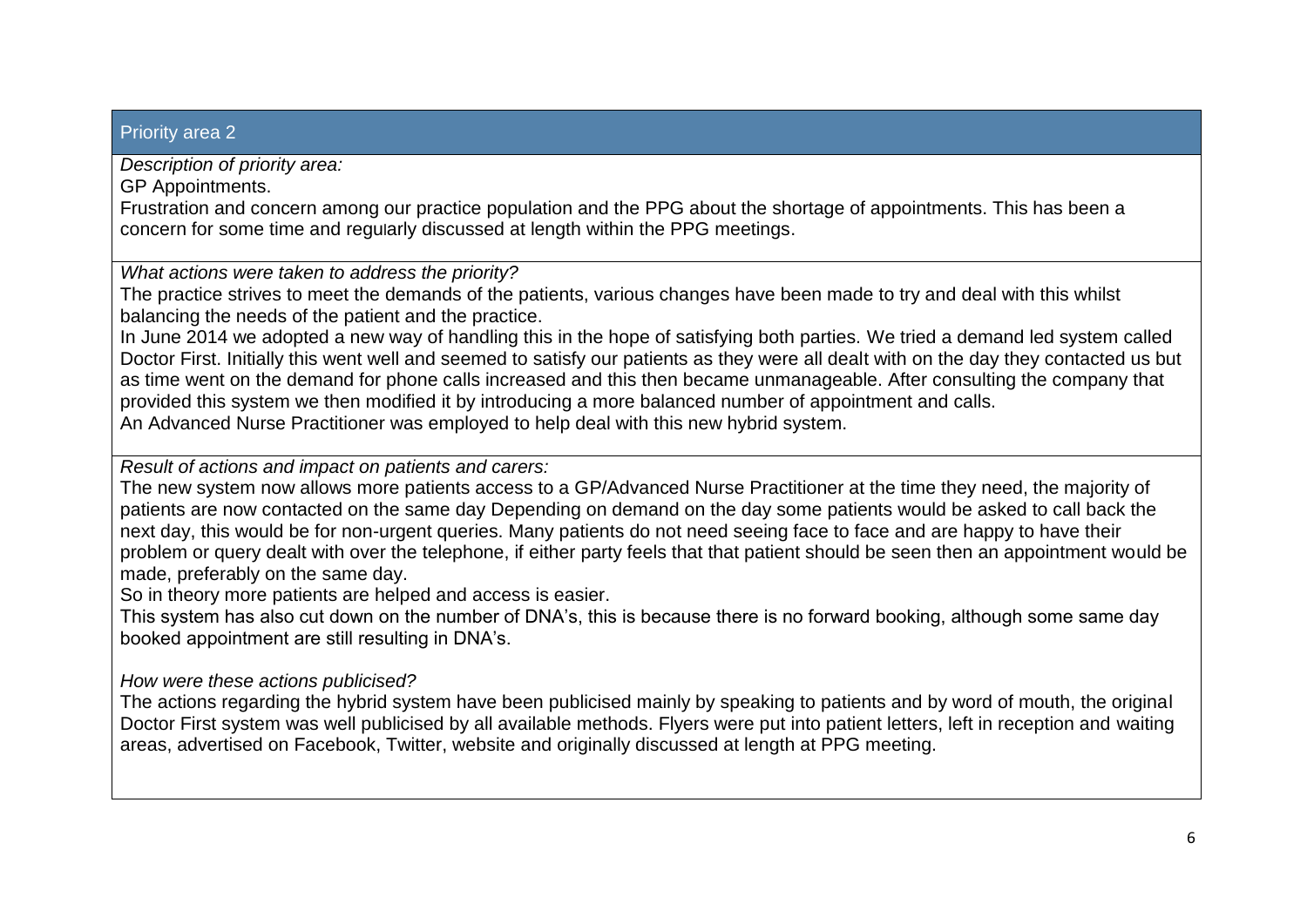#### Priority area 3

*Description of priority area*:

Recruitment of GP's.

This subject has been of continual discussion at the PPG meetings.

We have had continued problems recruiting permanent GP's, this causes a lot concern regarding capacity and continuity of care.

*What actions were taken to address the priority?*

We have tried and are still trying to recruit permanent GP's. We have successfully employed one salaried GP who is here on a 1 year contract and are still advertising for other posts.

We have taken on two advanced nurse practitioners who join our own advanced nurse practitioner /partner and are here on a permanent full time basis, they are of huge benefit to the practice and are able to deal with the demand of our patients. At present we are relying on locum doctors and appreciate that this is not ideal but the use of locums is necessary to ensure appointments are available to those who are in need of a GP.

*Result of actions and impact on patients and carers:*

Whilst we understand the importance of continuity and availability of regular GP's, we have very little control over the national shortage of Doctor's wanting to join general practice.

We can only reassure our practice population that we are doing everything possible to recruit permanent doctors at the surgery.

*How were these actions publicised?*

None publicised.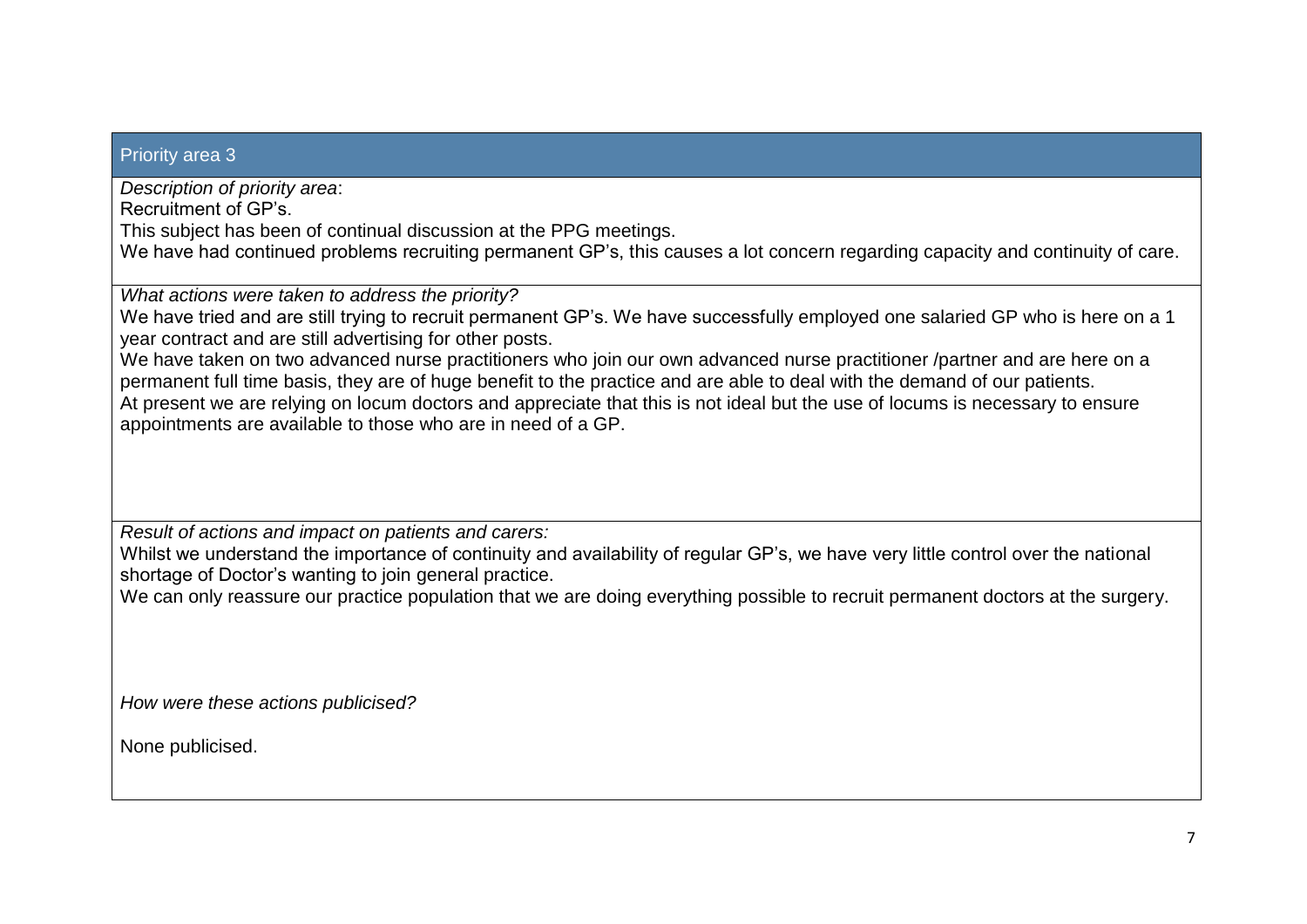### **Progress on previous years**

If you have participated in this scheme for more than one year, outline progress made on issues raised in the previous year(s):

Appointments- Introduced Doctor First and adapted it to work better for the practice and its patients, we constantly monitor capacity and demand and try to adjust as necessary, this is on-going and we will continue as necessary.

Staff Training – All admin, including reception have had additional training to help them provide outstanding customer service to our patients. They have attended a course titled "Improving Patient Experience – The Responsiveness Contract" which helped them understand the patients' perception and expectations. Staff training is always on-going and is attended at every opportunity.

We purchased a television information system which is in our reception, as well as being the doctor's means of calling the patients into their consultation rooms this system also promotes health campaigns and signposts patients to other services.

We have a good selection of information in our reception and our leaflets are updated regularly.

All our clinical staff promote patient health at every opportunity.

We have also made efforts to get patients to engage with us online via our website.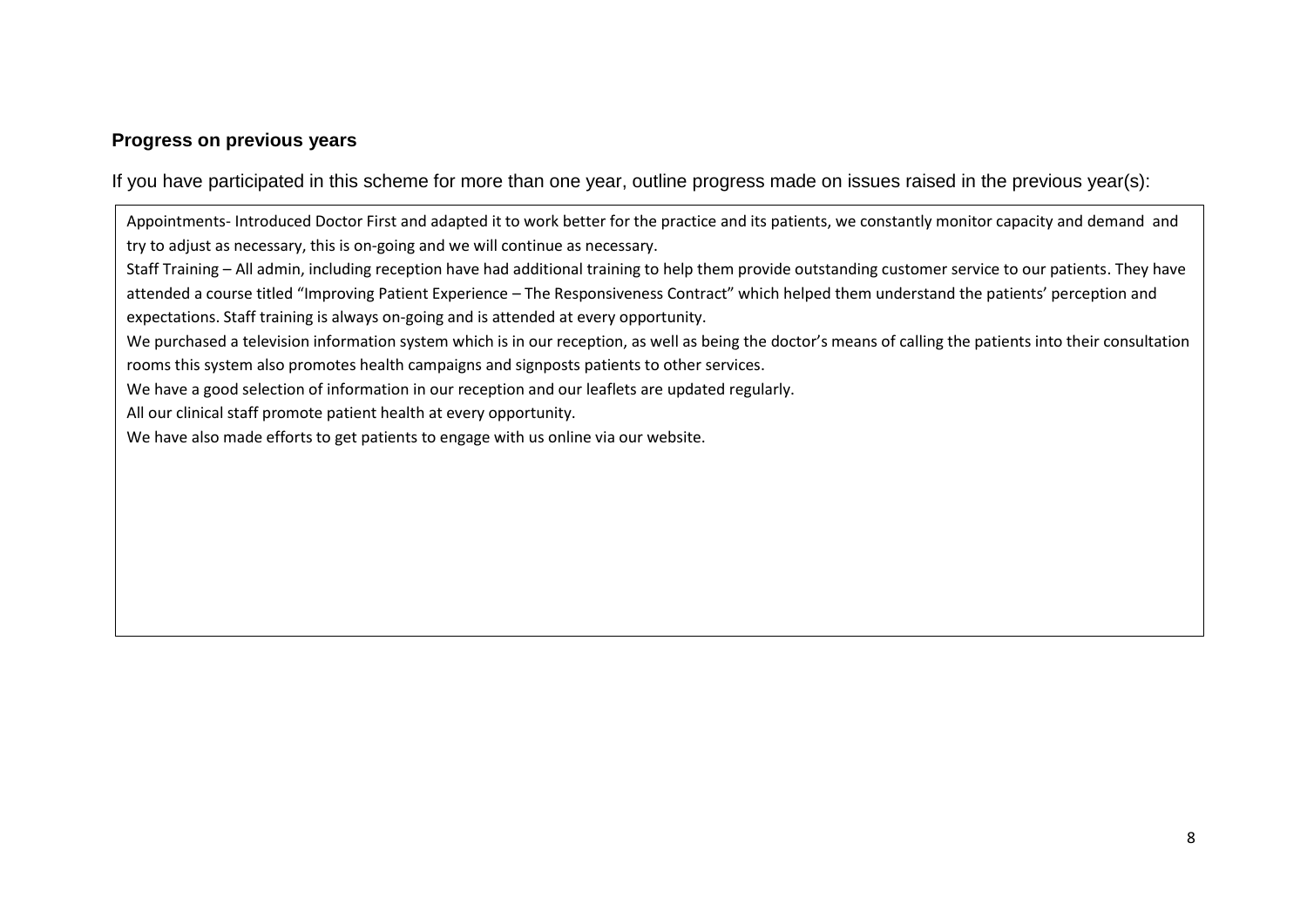## **4. PPG Sign Off**

Report signed off by PPG: YES / NO

Date of sign off:

How has the practice engaged with the PPG:

*How has the practice made efforts to engage with seldom heard groups in the practice population? The practice does attempt to engage with seldom heard groups. Members of the PPG have volunteered on several occasions and visited the practice and talked to and encouraged people from all groups to join us to make a difference. The practice do use all types of media to make patients aware that the group is always looking for new recruits.* 

*Has the practice received patient and carer feedback from a variety of sources?*

*Yes the practice has received feedback and this is discussed at our meetings. Suggestions slips and copies of e-mails etc. are handed to us during meetings which are then discussed and action is proposed.*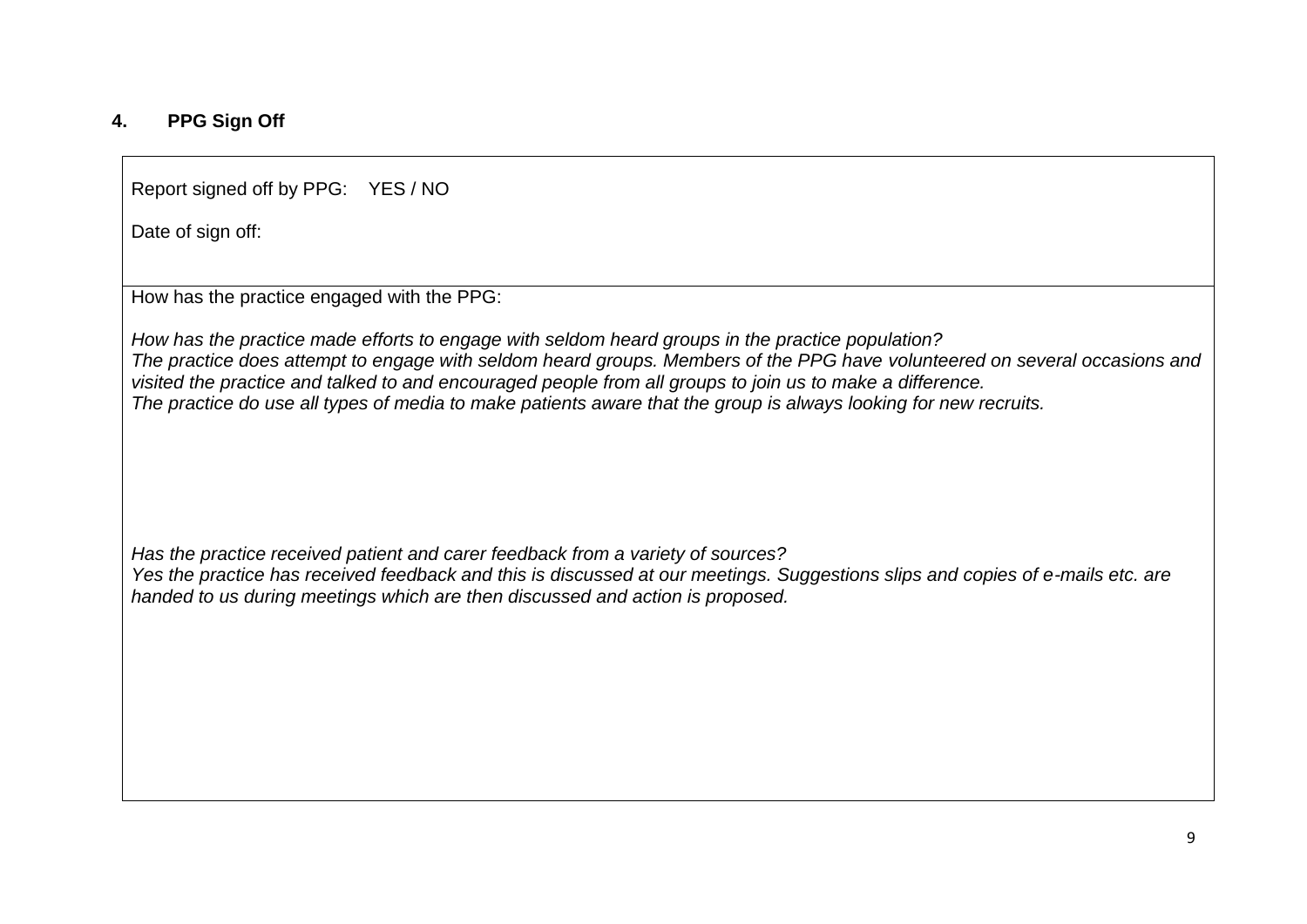*Was the PPG involved in the agreement of priority areas and the resulting action plan? Yes. The PPG was informed and our ideas, potential solutions and concerns were listened to.*

*How has the service offered to patients and carers improved as a result of the implementation of the action plan? We can see how the practice has made efforts to improve on priority areas, the access to doctors improved now the Doctor First system is being used, although there is still issues, we are satisfied that the practice is doing all it can to solve them.*

*Do you have any other comments about the PPG or practice in relation to this area of work? The members of the PPG are in general agreement that the surgery has not got enough doctors and sometimes appointments are not available but being part of the PPG makes you aware of the reasons behind this. Hopefully more people will attend our meetings and we will be able to make a difference in the running of the surgery to make things better for staff and patients alike.*